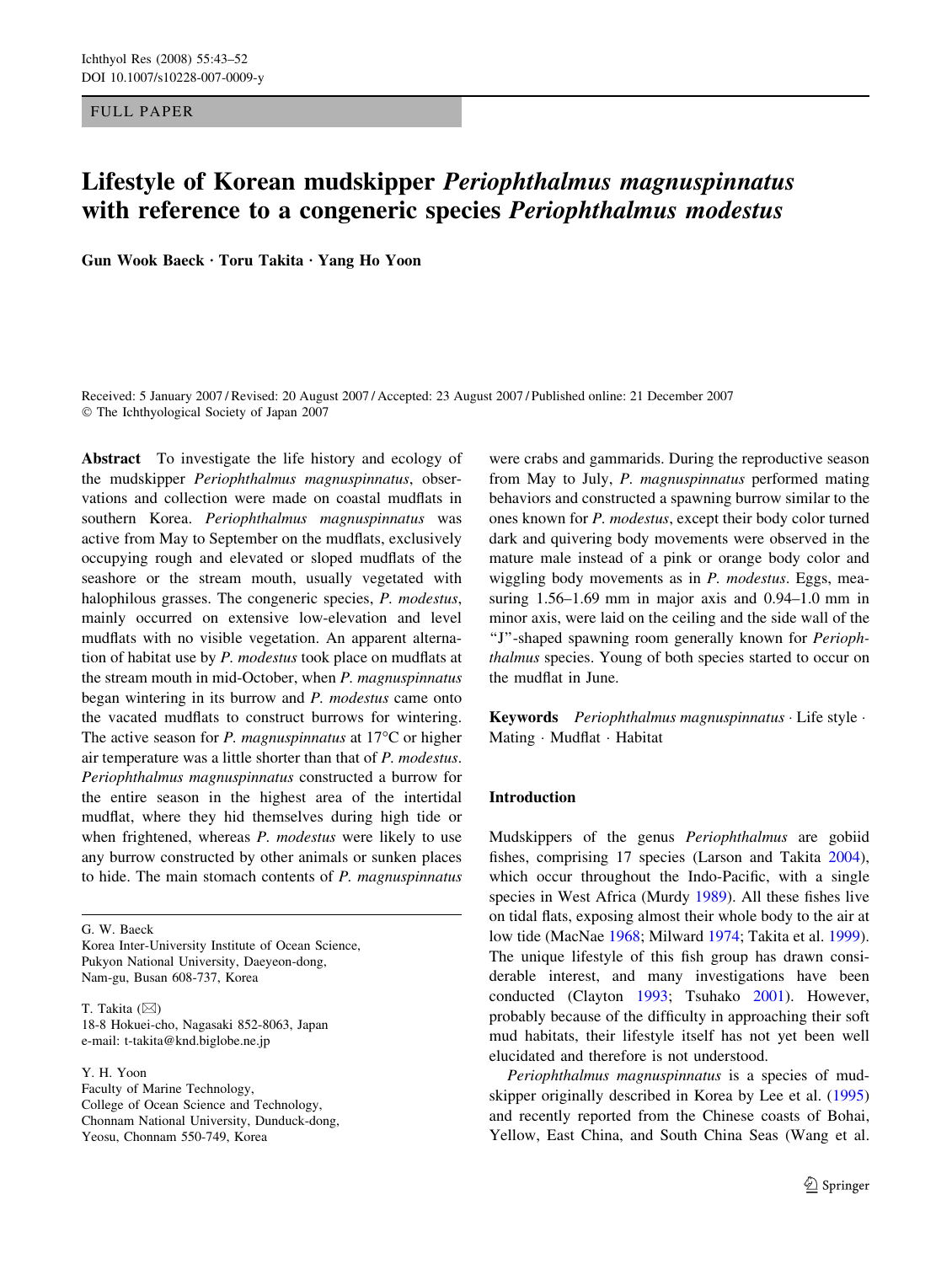<span id="page-1-0"></span>[2006\)](#page-9-0). Lee et al. ([1995\)](#page-9-0) gave the morphological description of the species together with notes on their distribution as well as that of a congeneric species, Periophthalmus modestus, in the Korean Peninsula. According to these authors, Korean P. magnuspinnatus are distributed from Asanman Bay on the northwest coast down to the southwest coasts of the Peninsula, largely overlapping with the distribution of the congeneric species, but less geographically extensive.

As for P. modestus, there are many published contributions in various research fields, as this species has been well known on the mudflats of East Asian countries since ancient times and has attracted much biological attention. In contrast, for the taxonomically new P. magnuspinnatus, there is only a study on the skin structure (Park [2002](#page-9-0)), and their lifestyle has not yet been investigated.

The mudflat habitats of mudskippers are a seemingly severe environment for aquatic dwellers, but organisms that dwell there have evolved diverse lifestyles (Reise [1985](#page-9-0)). There are many contributions on the physiological (e.g., Takeda et al. [1999\)](#page-9-0), morphological (e.g., Schöttle [1931](#page-9-0)), and behavioral (e.g., Ishimatsu et al. [1998\)](#page-9-0) adaptations of mudskippers, which enable them to live successfully. Periophthalmus magnuspinnatus and P. modestus have evolved different lifestyles to partition their semiterrestrial habitat, which offers aquatic organisms an environment that is quite different from that of the completely aquatic habitat.

The purpose of this study was to describe in detail the lifestyle of the mudskipper P. magnuspinnatus and record how this species partitions resources with the congeneric species, as both species are significant biological components of the tidal flat ecosystem.

#### Materials and methods

Field surveys to observe the lifestyle and collect specimens were conducted on spring tide days from May to October

2004–2005 and April 2006, once or twice a month each year in the innermost areas of Suncheonman Bay on the southern coast of Korean Peninsula. The main studies were conducted at two sites, Sangnim (34°51'695" N; 127°29'528" E) and Sangbong (34°50'437" N; 127°32'655" E), both facing Suncheonman Bay. The tidal range of a spring tide is about 3.5 m in the study sites, and enormous mudflats are exposed at every low tide. Because P. magnuspinnatus lives on the highest location in the intertidal mudflats, surveys on the mudflats were possible for more than 6 h on every spring tide day.

In Sangnim, the observations and collections were conducted on a sloped mudflat 9 m wide formed at low tide beside a small stream or undulating mudflats formed around the mouth of the stream. On the landward side of the stream, shrimp ponds were located, and the outer artificial walls of the shrimp ponds formed mud levees between the ponds and the stream. The sloped mudflats beside the stream, which were inclined at an angle of about  $7^\circ$  or less to the horizon, were covered by a halophyte, Suaeda japonica, on the higher areas (Fig. 1a), and the lower areas close to the tidal channel had no visible vegetation. Outer mud walls of the shrimp ponds were steep with an inclination of  $40^{\circ}$  or less to the horizon (Fig. 1a), where another halophyte, Suaeda maritima, grew at the high water level of spring tides. Around the stream mouth, mudflats were irregularly undulated, and the top of the undulations was vegetated with S. *japonica* (Fig. 1b). Beyond the undulating mudflats, there were extensive level and nonvegetated mudflats.

In Sangbong, the main study site was the level and extensive mudflats formed on both sides of a tidal channel (Fig. 1c). A part of the area was bordered by 1.5-m-high stone seawalls and another part was bordered by roughly constructed mud levees. Some areas along the shore were vegetated with the reed Phragmites australis (Fig. 1d). There was an area of about  $30 \text{ m}^2$  about  $30 \text{ m}$  off the seawall, which was slightly elevated from the surrounding level mudflats and vegetated with S. japonica (Fig. 1c).

Fig. 1 Muddy study sites in Sangnim and Sangbong. a A sloped mudflat beside a stream in Sangnim; b undulating mudflats at the stream mouth in Sangnim; c mudflats on both sides of a tidal channel in Sangbong with a small elevated area covered by a halophyte, Suaeda japonica; **d** a mudflat covered by the reed Phragmites australis

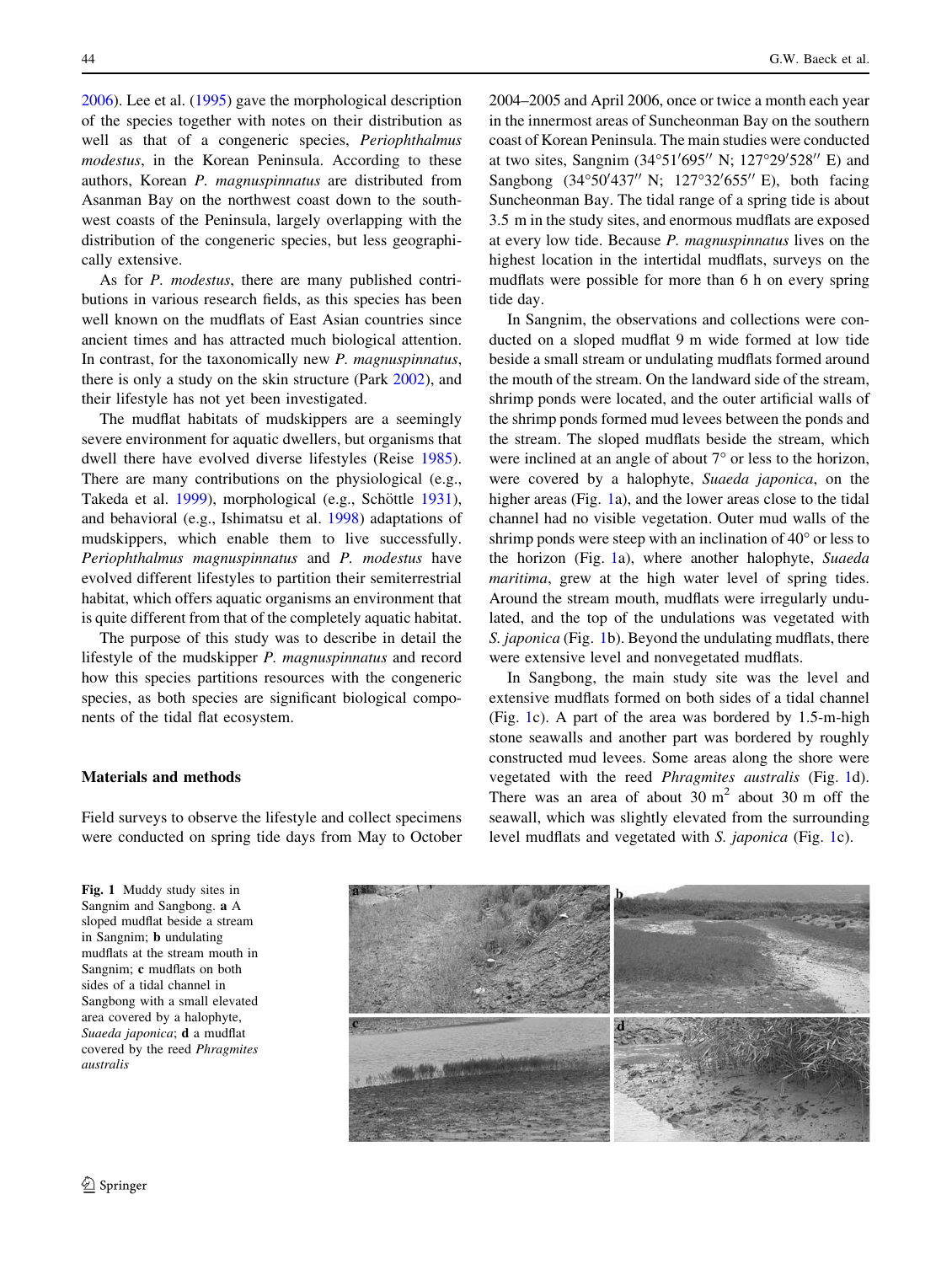<span id="page-2-0"></span>The herbivorous mudskipper Boleophthalmus pectinirostris, which was distinguishable from Periophthalmus species by its larger body size, slender body form, and behavioral characteristics, was common at both study sites.

Observations on Periophthalmus mudskippers were made from the top of the seawalls in Sangbong and the top of the shrimp pond levees in Sangnim at a distance of less than 15 m from the fish. For the close observation and collection of specimens, observers approached the object by walking on the soft mud. Periophthalmus mudskippers were sensitive to any moving object, especially on the soft mudflat, but if the observer approached slowly and stopped for some time at a point, the observer did not scare them, and close observation of their behavior was possible. Every field survey was conducted from 11 A.M. to 4 P.M. at each location, when the habitats were exposed and Periophthalmus mudskippers were active on the mudflat. Eightfold magnification binoculars, cameras, and videos were used to identify the species and record their behaviors. Fish specimens were captured by hand or with a dip net. The salinity of the water left in the burrow at low tide was measured with a field salinometer (S/Mill-E; ATAGO, Japan).

A 36- $m<sup>2</sup>$  area on a mudflat with no covering vegetation was selected about 20 m upstream from the stream mouth in Sangnim, where a shrimp pond facility made approach to the area possible. The number of P. magnuspinnatus in the area was counted every month from June to August 2005, when only adult *P. magnuspinnatus* were there, to estimate their density. The number of mudskippers in an area of the mudflat was highly variable, because individuals often moved into and out of the area and often hid in burrows. The count was taken three times for each survey, and the largest count was taken as the rough estimate of the density.

To compare the distribution of the two Periophthalmus species in Sangbong, two 85-m-long lines were set on the mudflat parallel to and 5 m and 10 m apart from the shore line. The numbers of both species within the 5-m-wide areas between two lines and between the shore and the line close to the shore were counted on 5 June 2004. The observer walked in the soft mud along the lines to approach, identify, and count the fish. Consequently, the

fish counted were the ones that did not hide in the burrow or flee from an approaching observer.

Specimens of P. magnuspinnatus and P. modestus collected during the study were fixed in 10% formalin solution. Four individuals collected on 4 August 2004 in Sangbong and nine individuals collected on 3 September 2004 in Sangnim were dissected to examine the stomach contents. Samples of both species from these collections are deposited at the National Museum of Nature and Science, Tokyo (NSMT).

#### Results

Field identification. Adults. Living or freshly dead adult P. magnuspinnatus and P. modestus (Figs. 2, [3a](#page-3-0), d) are light brown in body color. Both species ordinarily have irregular lateral dark brown oblique stripes (Fig. 2a), but a temporary color pattern sometimes covers the ordinary stripes in living fish (Fig. 2b). The stripes become obscure or vanish after formalin fixation (Fig. [3a](#page-3-0), d). The whole color pattern is a little brighter in P. magnuspinnatus than in P. modestus, although the brightness is changeable in both species. P. magnuspinnatus has many distinctive bright blue dots on the lateral sides of the head and trunk (Figs. 2a, [3a](#page-3-0)), whereas P. modestus has tiny black dots scattered on the lateral side of the trunk (Figs. 2b, [3d](#page-3-0)). Some P. magnuspinnatus have the blue dots only on the lateral surface of the head. Although P. modestus also has white dots on the lateral side of the head, those dots are much smaller in size than the blue dots of P. magnuspinnatus. The blue dots in P. magnuspinnatus and white dots in P. modestus vanish immediately after fixation in formalin solution, whereas the black dots in P. modestus remain longer.

The first dorsal fin is larger in P. magnuspinnatus than in P. modestus (Fig. [3](#page-3-0)a, d). In fresh samples, the first dorsal fin has three color zones in  $P$ . magnuspinnatus: reddishbrown in the narrow outer edge, a black band marginally, and dark reddish brown in the whole area beneath the black band. The reddish-brown color vanishes immediately after fixation, and the whole first dorsal fin turns dark, being

Fig. 2 Periophthalmus magnuspinnatus (a) and P. modestus (b) in the habitat. Oblique patterns on the lateral body of both species are changeable

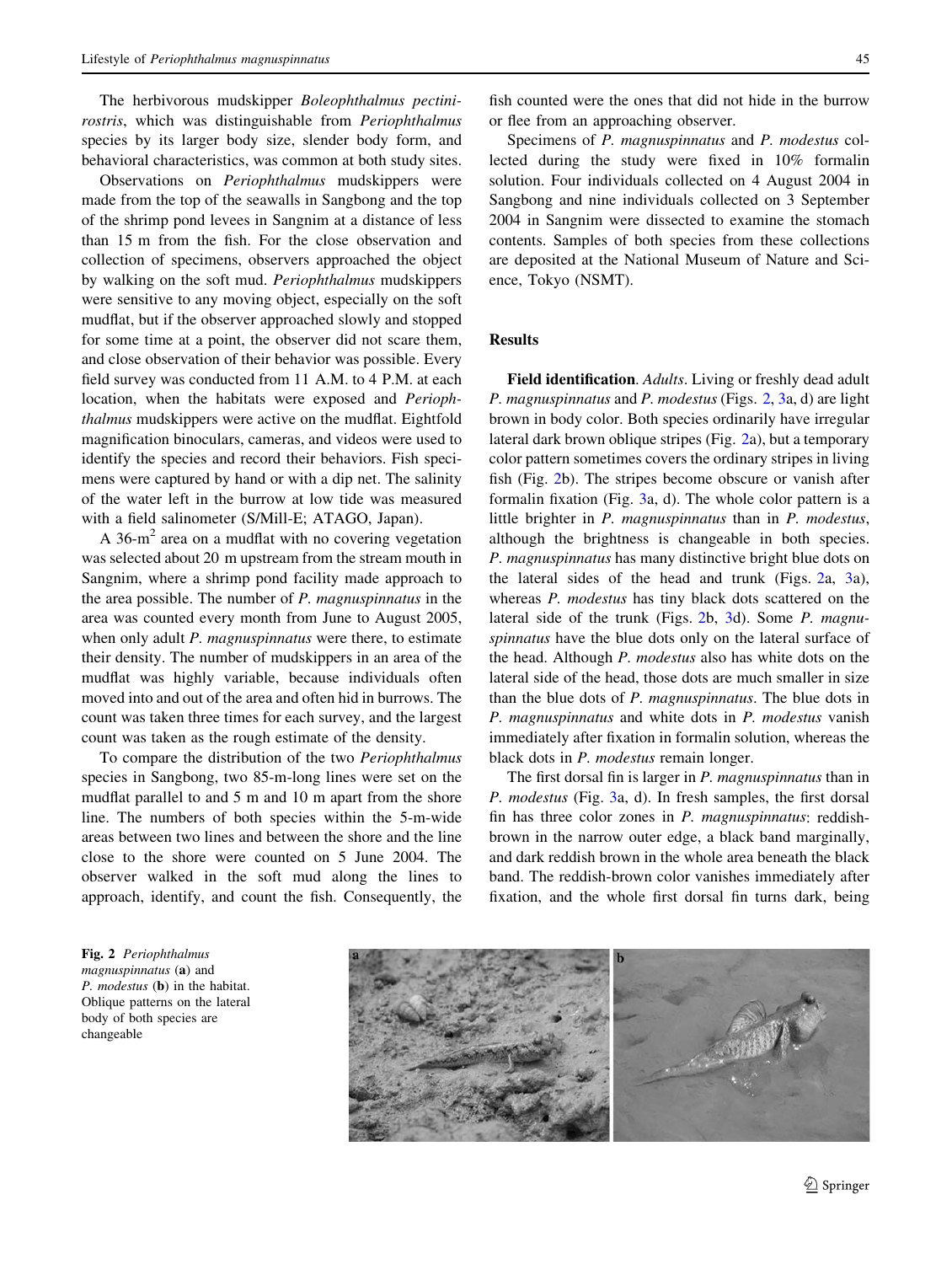<span id="page-3-0"></span>

Fig. 3 Fresh Periophthalmus magnuspinnatus (left) and P. modestus (right) specimens photographed 30 min after formalin fixation. a Adult P. magnuspinnatus of 96.6 mm TL; d adult P. modestus of 84.2 mm TL; b, e juveniles of about 40 mm TL; c, f juveniles of about 20 mm TL

darker marginally and pale along the dorsal edge. The first dorsal fin in P. modestus is also dark marginally, but the color is much lighter in *P. modestus* than in *P. magnu*spinnatus (Fig. 3a, d). Both species only occasionally spread the dorsal fins in their habitat, and the color pattern on the dorsal fin is not always usable in identifying species, except for the reddish-brown fin edge in *P. magnuspinna*tus, which is visible even if the fin is folded. The elongated fin rays of the first dorsal fin in P. magnuspinnatus (Fig. 3a) are also not usable for species identification in the habitat for the same reason as already mentioned.

In *P. magnuspinnatus*, the second dorsal fin has three color bands: in order from its outer margin they are reddish-brown, black, and dark brown. Three bands are divided by thin white lines. P. modestus also has three color bands in the second dorsal fin: a marginal zone with a pale color; a midlateral black band; and a line of dark dots basally on each fin ray. The black color of the anal fin in P. magnuspinnatus clearly distinguishes it from P. modestus when the fin is visible (Fig. 3a). However, the anal fin is usually hidden in the muddy substratum in the habitat (Fig. [2](#page-2-0)).

The most useful character to distinguish two species in the habitat is the blue dots of P. magnuspinnatus on the lateral sides of the head and trunk (Fig. 3a). However, the blue dots are often covered by the mud and difficult to see from a distance, and exact identification is possible with  $8\times$  binoculars only when the fish is less than 5 m from the observer unless the fish spread its characteristic vertical fins.

Juveniles. Juvenile P. magnuspinnatus of about 40 mm in total length: TL (Fig. 3b) can be discriminated from juvenile *P. modestus* of the same size (Fig.  $3e$ ) by the blue dots, which appear on the cheek, and by the first dorsal fin, which has partly become dark in the former species. In P. modestus, the first dorsal fin is comparatively small in size and totally gray in color (Fig. 3e). However, the identification requires careful close observation, which is not easy in the muddy habitat. In juvenile P. magnuspinnatus of 20 mm or less (Fig. 3c), such characters have not yet appeared, and discrimination from P. modestus of the same size (Fig. 3f) cannot be done in the habitat. The melanophores of the anal fin in P. magnuspinnatus have started to appear in individuals of 40.7 mm, and the specific color difference in the anal fin can be recognized with the naked eye in a fish of 42 mm or larger.

Habitat. In the Sangnim study site, only P. magnuspinnatus was found on mud slopes beside the stream (Fig. [1a](#page-1-0)) and on undulating mudflats with thick vegetation (Fig. [1b](#page-1-0)) around the stream mouth from May to September in both 2004 and 2005. Density of the adult P. magnuspinnatus taken from June to August, when the young of the year were not included, was  $0.3-0.4/m^2$  on the mudflat 20 m upstream from the stream mouth. No other area could be approached to ensure the species identification. The fish density obtained in the area was unlikely to be far from the average of the whole habitats beside the stream and around the stream mouth. There were few P. magnuspinnatus on the low and level mudflats that extended off the undulating mudflat, but *P. modestus* was abundantly distributed there. The results of October observations, when P. magnuspinnatus decreased in number and P. modestus appeared on the mudflats beside the stream and around the stream mouth, is shown later.

The numbers of both species along the two 85-m lines set parallel to and 5 m and 10 m apart from the shoreline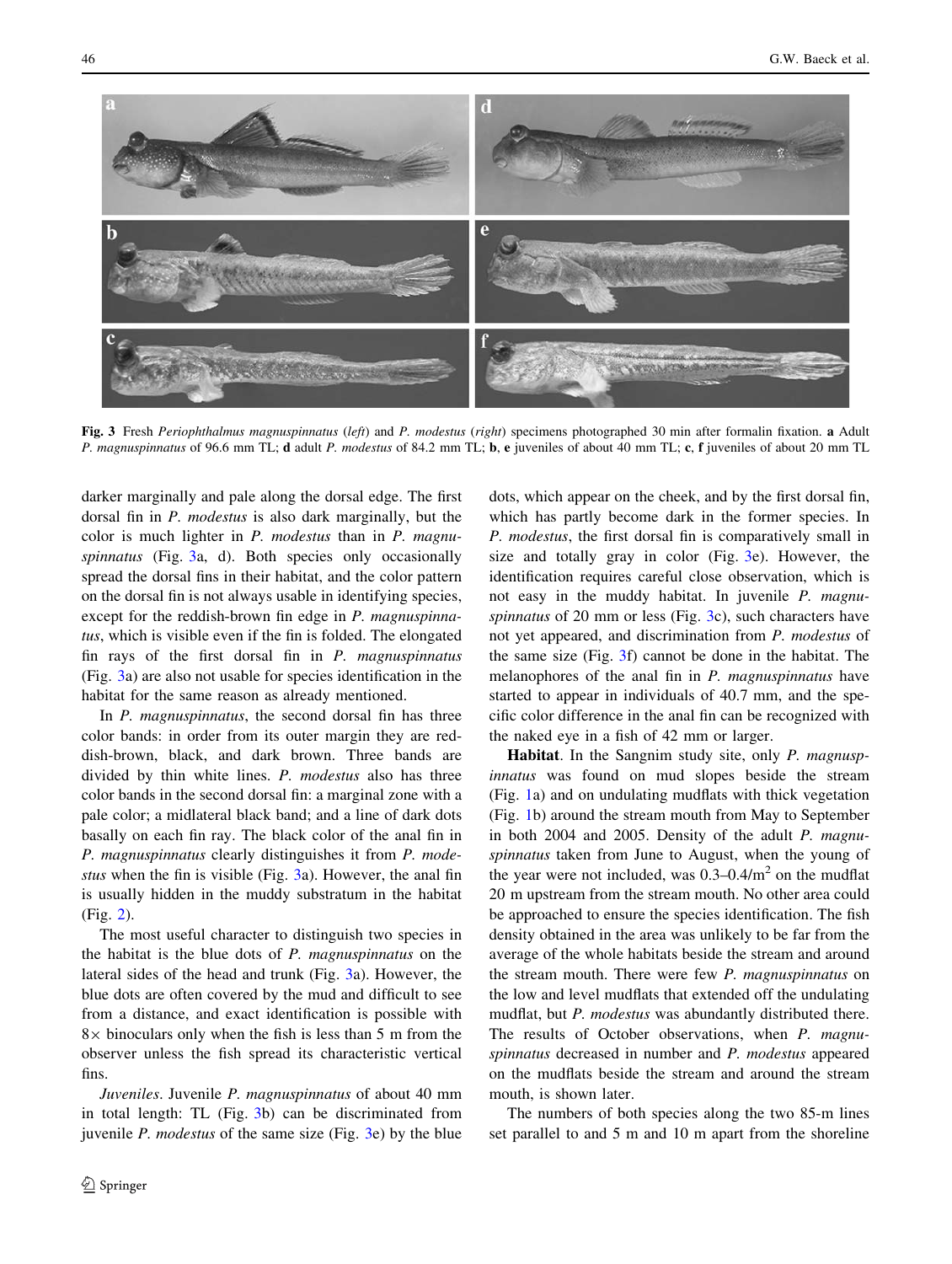on the mudflat in Sangbong were counted on 5 June 2004. P. magnuspinnatus and P. modestus within 5 m from the shore were 7 and 1 in number, respectively, whereas those between the two lines were 1 and 6, respectively. These data are surely an underestimation of fish number on the mudflat, for many fish hid in burrows or fled from the approaching observer. However, it can be assumed from these observations that P. magnuspinnatus lives closer to the shore and P. modestus lives further offshore. P. magnuspinnatus was also dominant in the elevated  $30-m^2$  area and its periphery in Sangbong (Fig. [1](#page-1-0)c) from May to September, although a census could not be conducted because of the thick vegetation and rough topography.

It is apparent from these observations and counts in both study sites that there is a segregation of the habitats between the two species. P. magnuspinnatus lives on rough and elevated or sloped mudflats, which are usually located close to land and vegetated with some halophilous grasses, while *P. modestus* mainly lives over the extensive level and low mudflats with no visible vegetation.

In October in both 2004 and 2005 on the mudflat in Sangnim, P. magnuspinnatus, which had exclusively occupied the areas beside the stream and around the stream mouth until September, was found to have mostly disappeared and the areas were alternatively occupied by P. modestus. Of ten Periophthalmus adults observed on 14 October 2005 on the mudflat 20 m upstream from the stream mouth, only two P. magnuspinnatus were counted and the remainder were all P. modestus. This clear alternation in habitat occupation was caused by their wintering behavior, which is shown later.

General lifestyle. Active season. We found only a few and inactive Periophthalmus mudskippers on mudflats around Suncheonman Bay on 7–8 November 2003 and on 23 March 2004, when excursions were conducted to locate study sites. On 13 April 2006, a few P. modestus were found, but these were inactive and stayed almost still in place, and P. magnuspinnatus was not found at either study site. From May to early October in both 2004 and 2005, P. magnuspinnatus was active on mudflats, and some males had started courtship display by 10 May in 2005. It is assumed from those observations that P. magnuspinnatus are active from late April to early October on mudflats of southern Korean coasts. Many P. modestus were still active after most P. magnuspinnatus had disappeared from the mudflat surface in middle October, so it is likely that the active season of *P. magnuspinnatus* is a little shorter than that of P. modestus.

As Periophthalmus mudskippers expose most of their body in the air for a long period each day, their activities are not much affected by water temperature, but mainly by air temperature. Air temperatures (in  $^{\circ}$ C) in 2005 at the mouth of Yeoja Bay, which was close to the study sites, rose to 30.8 in August and fell to  $-1.8$  in January (South Sea Fisheries Research Institute, Yeosu, unpublished data). The air temperatures when *P. magnuspinnatus* was active on mudflats from spring to autumn were  $17^{\circ}$ C or higher. The difference of the temperature in a day as well as the wind might also influence their activities.

Behaviors during high tide. From May to September at high tide in Sangnim, some but not all P. magnuspinnutus were moving along the water's edge through sparse halophilous grasses growing on the mudflat. In Sangbong, some *P. magnuspinnutus* were found to stay, exposing their whole or the anterior portion in the air, together with P. modestus on the vertical seawall or exposed rocks on the mudflat during high tide in warm seasons. The rest of P. magnuspinnatus hid in burrows located just below or less than 1 m from the highest water level on the mudflat. They came out of the burrow and foraged when the burrow opening was exposed by the receding tide. The numbers of P. magnuspinnatus present above the water surface and those hiding in the burrows during high tide could not be known, for many of them were hidden under the thick vegetation or in cavities under the seawall.

In Sangbong, from May to September, some P. modestus were hanging on the seawall or staying on rocks at high tide. They were few in number compared with the large number distributed over the extensive level mudflats during low tide. It is assumed that many P. modestus stay in concave mud structures while the mudflat is covered by water.

Only a few or no individuals of both species were exposed to the air at high tide in September and October, showing that both Periophthalmus species are in their burrows during high tide when the temperature is low.

Burrowing. The structure of two P. magnuspinnatus burrows for refuge was inspected in Sangnim on 5 August and 3 September 2004, when their spawning season was over. Burrows were located just under the high tide level on sloped mudflats in Sangnim. The mud surrounding the burrow opening was dry and had cracks, showing that the burrows were not inundated by every high tide. The one inspected in August had a vertical shaft 30 cm long and 2–3 cm in diameter. The shaft had an enlarged room 10 cm in diameter and 3 cm in height at 5 cm deep from the burrow opening on the mudflat surface. The burrow was half filled with very muddy water of 25‰ salinity. The one inspected in September was formed obliquely on the steep slope of the mud levee, being 19° to the horizon and 29 cm long from the opening. This burrow was simple in structure, being 2–3 cm in diameter from the opening to the bottom and having no enlarged room. The burrow was half filled with very muddy water of 5‰ salinity. In Sangbong, P. magnuspinnatus was often found to hide in burrows formed beneath the seawall, where an inspection could not be done.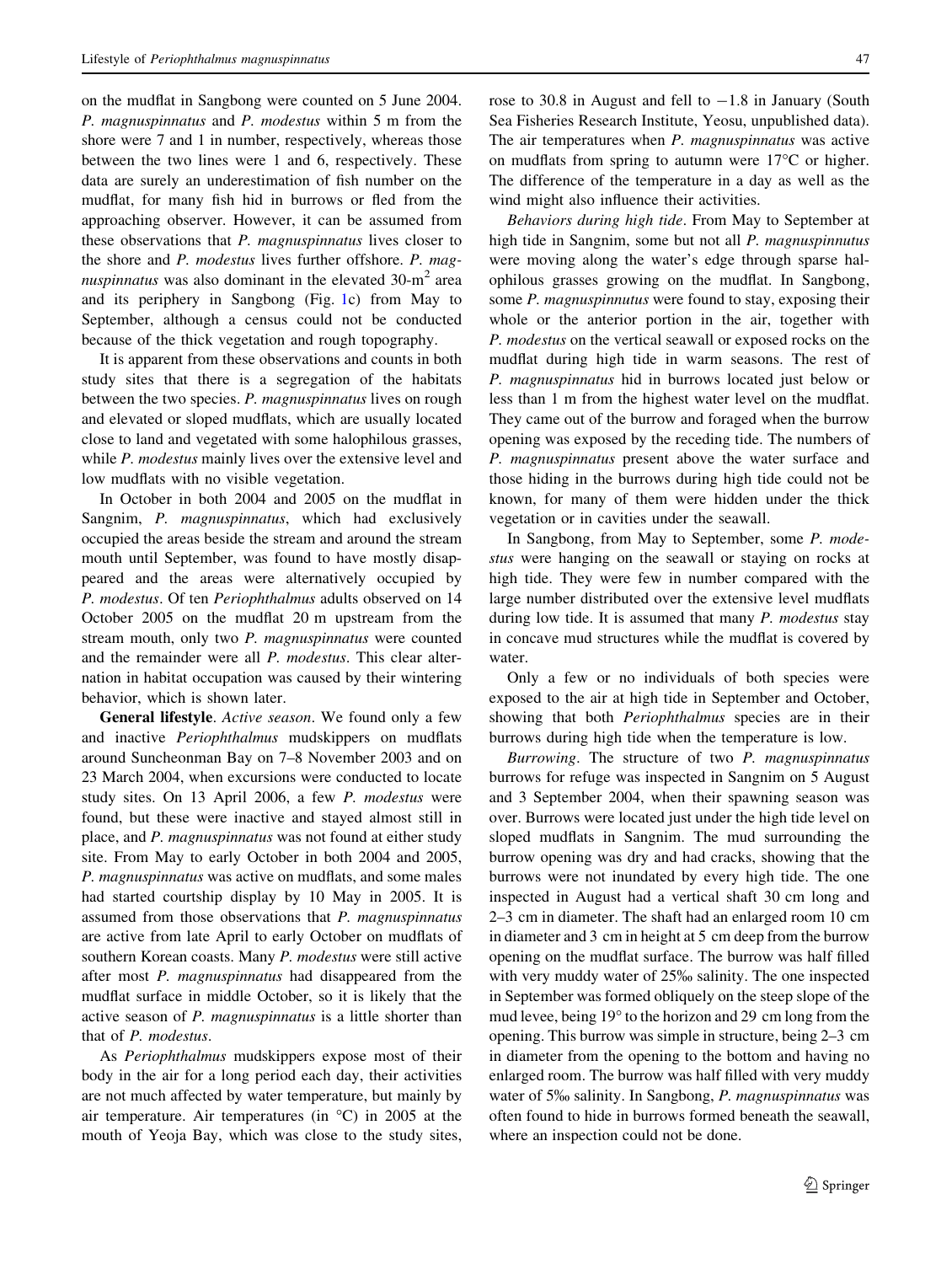Foraging P. magnuspinnatus frequently hid themselves in the burrow when frightened by approaching predatory seabirds or human beings. It is likely that *P. magnusp*innatus generally possesses a burrow all the year round for refuge, although some P. magnuspinnatus fled to the tidal channel or into the nearby reedy bushes when frightened.

Most P. modestus, when frightened by approaching observers, ran far away on the mudflat, and some individuals hid themselves in burrows or sunken places on the mud. However, P. modestus, which hid in burrows, did not stay deep in the burrow, but stayed just under the burrow opening, showing that they transiently hid in any burrow constructed by other animals. It is likely that P. modestus does not possess a burrow for refuge except for the season of low temperature.

Periophthalmus magnuspinnatus usually foraged close to the burrow, and threatened approaching conspecifics by erecting its dorsal fins or rushing at them. However, the areas around burrows were not always protected by such aggressive behaviors. P. magnuspinnatus does not have a territory, except for the period of spawning, which is described later.

Feeding. Periophthalmus magnuspinnatus sometimes dashed against something on the mud and pushed its mouth into the mud. They seemed to catch some prey in or on the mud. The contents of the four stomachs collected on 4 August 2004 in Sangbong contained crabs or crab legs, whereas those of the nine stomachs collected on 3 September 2004 in Sangnim were variable, consisting of gammarids, crabs, other crustaceans, and other benthic animals common on mudflats or tidal channels.

Spawning. Courtship behavior. Courtship and eggcaring behaviors typical in mudskippers were performed by P. magnuspinnatus from early May to July. Males construct a burrow for spawning by carrying out the mud and spread mud pellets around the burrow opening (Fig. [4](#page-6-0)a). It is unknown whether males construct a new burrow for spawning or remodel the refuge burrow into a spawning burrow. Then, males darken their body color and move around extensively on the mudflat, occasionally showing jumping and quivering displays. A jump is nearly the body length in distance and half the body length in height. When showing the quivering display (Fig. [4](#page-6-0)b), males stoop and direct the caudal fin up and quiver their convex body horizontally, which is supported at the bottom of the head and of the caudal peduncle and both pectoral fins. When a female responds, the male decreases the jump frequency and leads her to the burrow, sometimes quivering the body, and occasionally they show each other their lateral body with the dorsal fins spread (Fig. [4](#page-6-0)c).

Upon arriving at the burrow entrance, the female usually stayed still there for some time, as if hesitating to enter.

The male repeatedly moved in and out of the burrow (Fig. [4d](#page-6-0)) and showed her the quivering movements, until the female went into the burrow (Fig. [4e](#page-6-0)). Staying only for a short duration in the burrow, the female then moved away from the area, leaving the displaying male there. Sequences of mating by P. magnuspinnatus observed during the surveys were all incomplete. The completion of mating and spawning, which usually took several hours in P. modestus (Takita et al., unpublished data), has not yet been observed in P. magnuspinnatus.

Periophthalmus modestus often performed courtship behavior on the level and wet mudflat in Sangbong at the same season as that of P. magnuspinnatus. Courtship behaviors of Korean P. modestus were the same as that reported previously (Matoba and Dotsu [1977](#page-9-0)).

Burrow for spawning. Spawning burrows of P. magnuspinnatus were located high in the intertidal zone, where their refuge burrows were located. It is very likely that the spawning burrow is also exposed for a long time in the air and the water inside is not often exchanged.

Male and female couples, who possessed a burrow together, were commonly found during the spawning season (Fig. [4f](#page-6-0)). They were working together to construct the burrow, repeatedly carrying out the mud from the burrow. The couples were strongly territorial, driving approaching conspecifics and crabs away from the burrow. We removed the mud surrounding two burrows occupied by couples, which revealed that burrows were incomplete in shape, having only a short vertical shaft. It seems that males attract a female before completing the burrow construction and complete it together with the female. However, it was found on 5 June 2004 in Sangbong that a male that had completed a spawning burrow performed the courtship display to females. The burrow had the same structure as the one with a batch of eggs in it. It is still necessary to study the prespawning behavior to know exactly when the spawning burrow is completed.

Four burrows with eggs laid in it were inspected during the surveys in May and June 2005: two in Sangnim and two in Sangbong. The burrows had two or three openings 3–10 cm apart (Fig. [5](#page-7-0)a, b). Then the shafts went down 3–5 cm from the openings and were united into a main vertical shaft 3–5 cm in diameter (Fig. [5a](#page-7-0), c). The shaft went straight down to the bottom, and a short horizontal tunnel connected the shaft bottom to the bottom of the spawning room (Fig. [5a](#page-7-0), d). The spawning room was a short column 6–8 cm high, being covered by a dome-like ceiling (Fig. [5a](#page-7-0)). The horizontal cross section of the spawning room was oval, about 6 cm in major axis and 5 cm in minor axis. Eggs were laid on the ceiling (Fig. [5](#page-7-0)e) and the upper part of the side wall of the spawning room. Depth from the mudflat surface to the burrow bottom was 21–24 cm (Fig. [5](#page-7-0)a).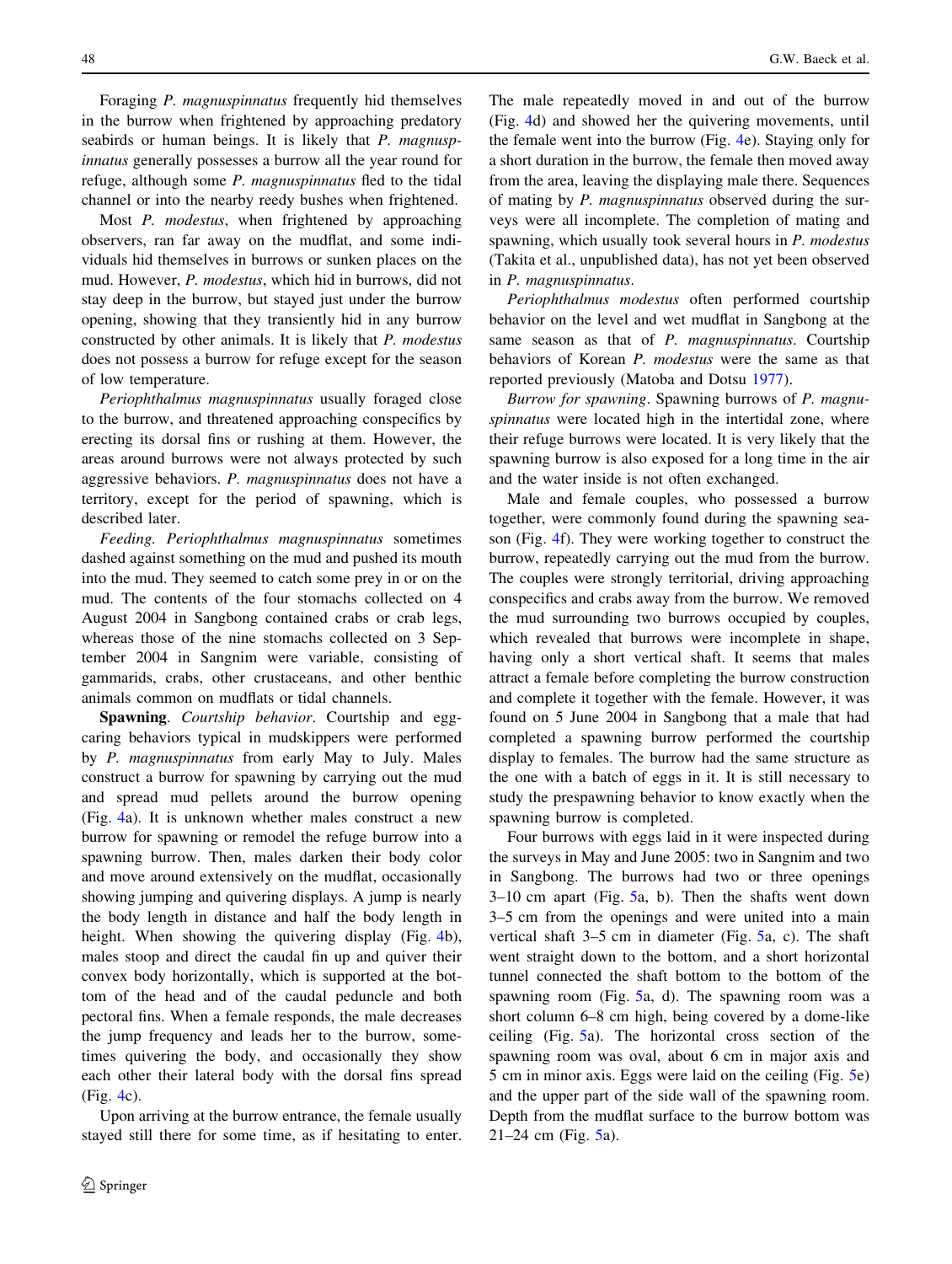<span id="page-6-0"></span>Fig. 4 Prespawning performances in P. magnuspinnatus. a A male spitting mud pellets around the burrow; **b** a male  $(right)$ quivering the stooped body in front of a female;  **a male (left)** and a female (right) showing each other the lateral body with dorsal fins fully spread on the way to the spawning burrow; d a male at the opening of the burrow (left) attracting a female (right) who would not respond to him immediately; e a female just entering into the burrow (right); f a male and a female having established a territory around the burrow



Burrows in which eggs had been laid were guarded by a male. The male would not venture far away from the burrow unless frightened by approaching observers. Males guarding the burrow repeatedly entered into the burrow, carrying air to the spawning room, a behavior that is known in a tropical mudskipper (Ishimatsu et al. [1998](#page-9-0)). The aircarrying behavior was observed only when the burrow opening was large enough and the burrow was fully filled with water so that the diving male with air in his inflated mouth could be seen. The air stored by the male was confirmed in all spawning rooms with eggs laid when the burrow was collapsed to observe the burrow structure. Guarding males were territorial, threatening approaching conspecifics and crabs by vertically spreading their dorsal fins or sometimes charging at them.

Eggs. Eggs (Fig. [5](#page-7-0)f) collected from a spawning room on 4 June 2005 in Sangnim were oval in shape, measuring 1.56–1.69 mm in major axis and 0.94–1.0 mm in minor axis ( $n = 20$ ). Similar to ordinary gobiid eggs, the egg has numerous chorionic filaments, which are attached at an end of the chorion and form a tuft.

Occurrence of juveniles. Juvenile P. magnuspinnatus were first found on mudflats in June. They were from 20 to 40 mm TL in August both in 2004 and 2005, and were abundant on sloped mudflats beside the tidal channel in Sangnim. They were solitary, staying apart from each other, and frequently showed aggressive charges at other conspecific juveniles.

Juvenile P. modestus occurred first on the Sangbong mudflat in June both in 2004 and 2005, at the same time as juvenile P. magnuspinnatus. They formed loose groups on wet mudflats, without showing serious charges at other conspecific juveniles. However, it is not exactly known whether the aggressive characteristic in juvenile *P. magnu*spinnatus is typical in this species or stage dependent.

Wintering. On 13 October 2004 and 14 October 2005 on the mudflats beside the stream and around the stream mouth in Sangnim, the area in which P. magnuspinnatus had been exclusively distributed until September was alternatively occupied by P. modestus. No adult P. magnuspinnatus were found there, and their young were few in number in the morning. In the afternoon, a few adult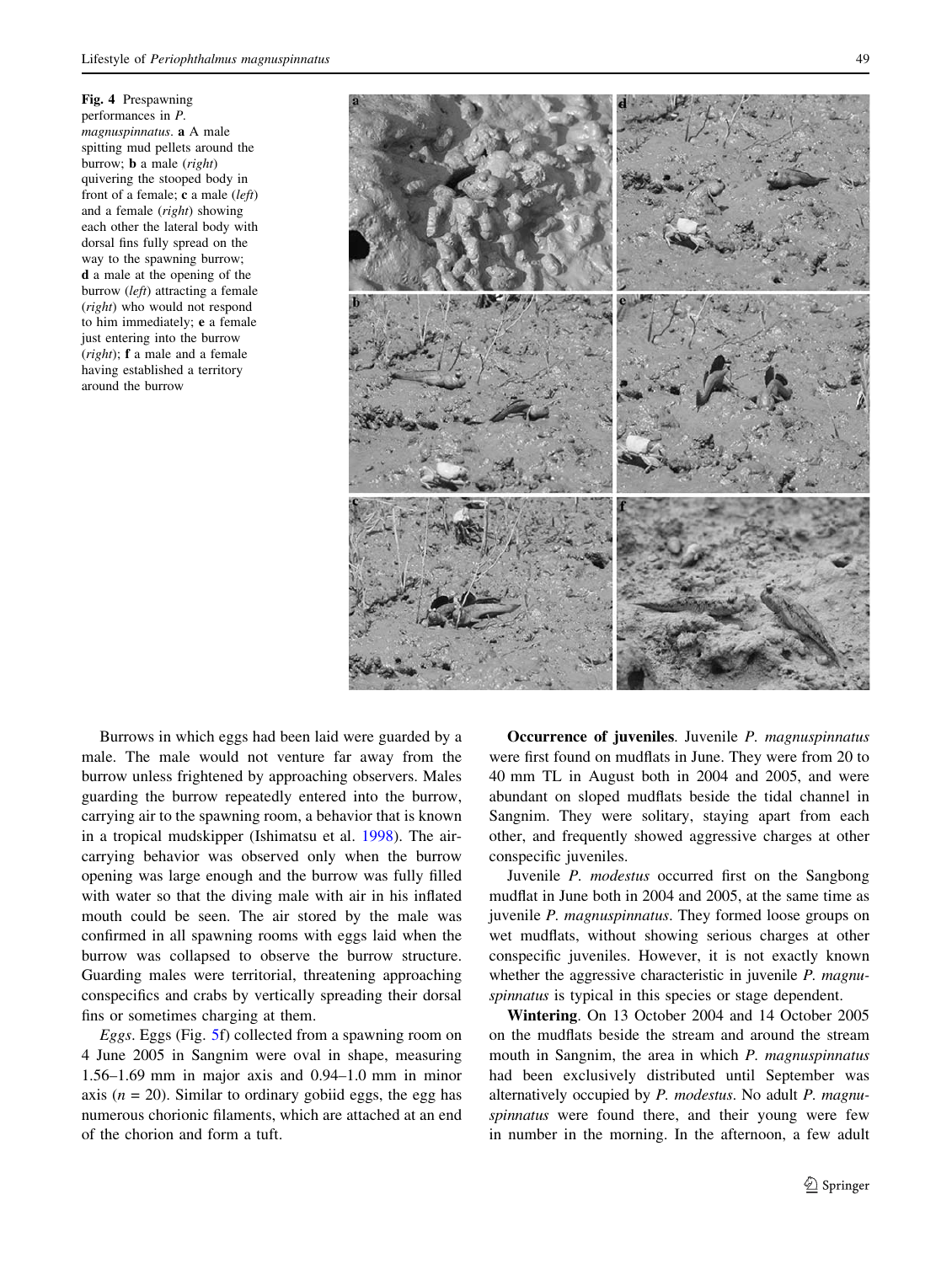<span id="page-7-0"></span>

Fig. 5 A spawning burrow of P. magnuspinnatus inspected on 4 June 2005 and the eggs laid in it. a A drawing of the spawning burrow, with numbers showing the size of each portion in centimeters,  $B-E$  showing the portions shown in the following photographs. **b** Two openings (two arrows) of the spawning burrow; c the upper part of the burrow, which takes a "U" shape and is connected to the main shaft; d the bottom of the spawning burrow, where the main shaft (right) is connected by a narrow tunnel (arrow) to the bottom of the spawning room (left); e eggs laid on the dome-like ceiling of the spawning room; f eggs taken from the spawning room

P. magnuspinnatus appeared from burrows and the number of young increased gradually as it became a little warmer, but they were still few in number. P. magnuspinnatus were all inactive with some adults remaining at the burrow opening (Fig. 6a). It was assumed that most P. magnuspinnatus had started wintering and were hidden in their burrow, closing the opening with mud. Some P. modestus had constructed a burrow and stayed at its opening (Fig. 6b), indicating that the time to winter was also nearing for P. modestus. Burrows of P. modestus were located about 1 m below the area where burrows of *P. magnuspinnatus* were located.

No P. magnuspinnatus was found on 12 October 2004 and 14 October 2005 in Sangbong, suggesting that they had already hidden deep in the burrow or in cavities under the seawall. Many P. modestus were still foraging on the mudflat, and some were staying at their burrow opening.

## Discussion

Periophthalmus magnuspinnatus stayed on some exposed substratum during high tide in warm seasons on southern



Fig. 6 Periophthalmus magnuspinnatus (a) and P. modestus (b) at the opening of the burrows for wintering in middle October

coast of Korea, whereas only a few or no individuals exposed their body to the air in September and October, when the temperature was lower. The behavior of staying out of water during high tide is temperature dependent, as reported in P. modestus (Ikebe and Oishi [1996](#page-9-0)). In October, when the habitats were quite cool, P. magnuspinnatus was found to stay in the burrow or at its opening until the air temperature became high enough for them to move onto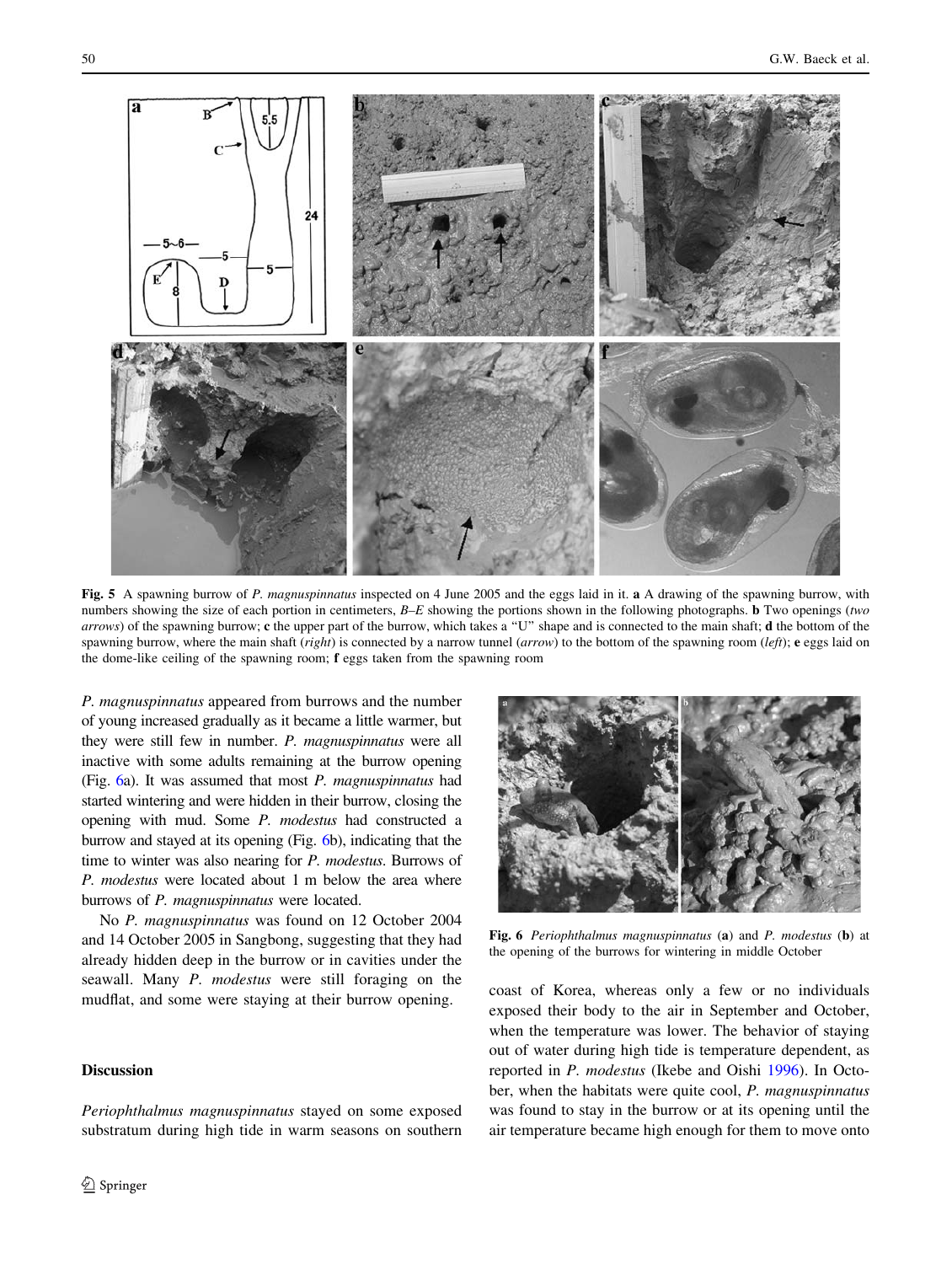the mudflat surface, as reported in a species (Periophthalmus koelreuteri) of Kuwait (Tytler and Vaughan [1983](#page-9-0)). Burrowing of Korean Periophthalmus species in fall and winter is the mechanism for protection from low temperatures. The severe climate of Korea limits P. magnuspinnatus activity on mudflats to only half the year, from April to October.

It appears that many P. magnuspinnatus possess burrows all the year round to hide in emergencies during low tide and stay inside during high tide, not venturing far away from the burrow. In contrast, P. modestus does not possess its own burrow for refuge in warm seasons, roving agilely and extensively during low tide periods. It was often observed that P. modestus in an emergency used burrows or concave mud structures that seemed to have been excavated by other animals. The use of crab burrows by P. modestus for refuge has been reported in Okinawa (Oshiro et al. [2005](#page-9-0)).

Wading birds, which are also abundant in Korean mudskipper habitat, are thought to be the main predator of Indian Periophthalmus mudskippers (Mukherjee, [1971a,](#page-9-0) [b](#page-9-0)). The main function of the Periophthalmus burrow is assumed to be the concealment of eggs or the fish themselves from predators (Atkinson and Taylor [1991\)](#page-9-0). The specific difference in burrowing between *P. magnuspinn*atus and P. modestus is likely to be their reaction to avian predators. P. magnuspinnatus has obtained safety by keeping a refuge nearby, consequently limiting their home range for foraging. P. modestus, which has the ability of swift movement to escape from predators, has obtained a broader home range to seek for suitable foods.

Individual P. magnuspinnatus always maintain a space around themselves in or out of the breeding season, but aggressive behavior to defend a territory was exerted only after pairing. Nursall ([1981\)](#page-9-0) observed in Australian species of Periophthalmus that there was aggressively forced spacing of individuals, but no defense of territory, unless it was during breeding season. MacNae ([1968\)](#page-9-0) reported in male Periophthalmus chrysospilos a territorial behavior with vigorous display in defense of an area with a female in it. It is unknown whether the territoriality reported in P. modestus (as Periophthalmus cantonensis) (see Matoba and Dotsu [1977\)](#page-9-0) and Periophthalmus sobrinus (see Stebbins and Kalk [1961](#page-9-0)) is present throughout the year or only during the breeding season.

Periophthalmus magnuspinnatus live high in the intertidal mudflat and construct a burrow for refuge in or near their home range all the year round. While hiding in the burrows, P. magnuspinnatus are unlikely to have to stay long in the hypoxic water in the burrow. Their burrows, which are located high in the intertidal zone, are immersed only for a short duration or remain out of water during the high tide period, providing fish with a hiding space containing adequate air.

Periophthalmus modestus (as P. cantonensis) construct a ''J''-shaped spawning burrow with a depth of ca. 25 cm from the mudflat surface (Kobayashi et al. [1971](#page-9-0); Matoba and Dotsu [1977](#page-9-0)). This study revealed that the burrow of P. magnuspinnatus was similar in shape to that of P. modestus. Periophthalmus modestus also performed courtship displays concurrently near the *P. magnuspinnatus* habitat. During courtship, male P. modestus (as P. cantonensis) change their brown body color to pink or orange (Matoba and Dotsu [1977\)](#page-9-0), and jumps are much higher and wiggles are much slower than those in the *P. magnuspinnatus* display. Because of the differences in coloration and style of courtship behavior, hybridization is likely to be avoided.

The mystery of embryo incubation in the extreme hypoxic condition in the mud mentioned in some papers (Atkinson and Taylor [1991;](#page-9-0) Graham [1997](#page-9-0)) was solved as Ishimatsu et al. ([1998\)](#page-9-0) confirmed brooding behavior by Periophthalmodon schlosseri, which consists of storage of air in the nest. Eggs of P. modestus (see Kobayashi et al. [1971](#page-9-0)) and Periophthalmus sobrinus (see Brillet [1976\)](#page-9-0) were reported to be laid at the end of the burrow, which goes upward from the bottom of the shaft in the mud so that air can be stored and the eggs will be exposed in the moist air.

Males owning a spawning burrow maintain the narrow size of the opening in P. modestus before spawning, and females struggle when getting through (Matoba and Dotsu [1977](#page-9-0)). They speculate the function of the narrow size is that mature females have their inflated belly pressed so hard by the narrow opening when getting through that the females might be stimulated to accelerate maturation. The opening of the burrow is not very small in P. magnuspinnatus, and the behavior of females struggling to get through the burrow opening has not been observed.

In Queensland (Australia), four Periophthalmus and one Periophthalmodon species, which live sympatrically by partitioning the habitat, interact with a hierarchical response (Nursall [1981](#page-9-0)). Periophthalmus magnuspinnatus appears to be dominant and control the distribution of P. modestus, as P. modestus enters P. magnuspinnatus habitat after the congeneric species has disappeared or ceased its activity on the mudflat. However, no aggressive interaction has been found between these two species. It is assumed that their habitat segregation is not a result of their specific interaction, but results from the difference between species in ways of escaping from predators and foraging for food. P. modestus is likely to move onto elevated areas to winter, when P. magnuspinnatus, which are not adapted to low temperatures, have retreated to their burrow and the mudflat is thus empty.

Acknowledgments This study was supported by a Grant-in-Aid for Scientific Research from the Ministry of Education, Science, Sport, and Culture, Japan to Dr. A. Ishimatsu of ECSER, Nagasaki University (No. 15405028). Dr. J.M. Dean (the University of South Carolina) kindly commented on the manuscript. We thank Dr. Zhang,